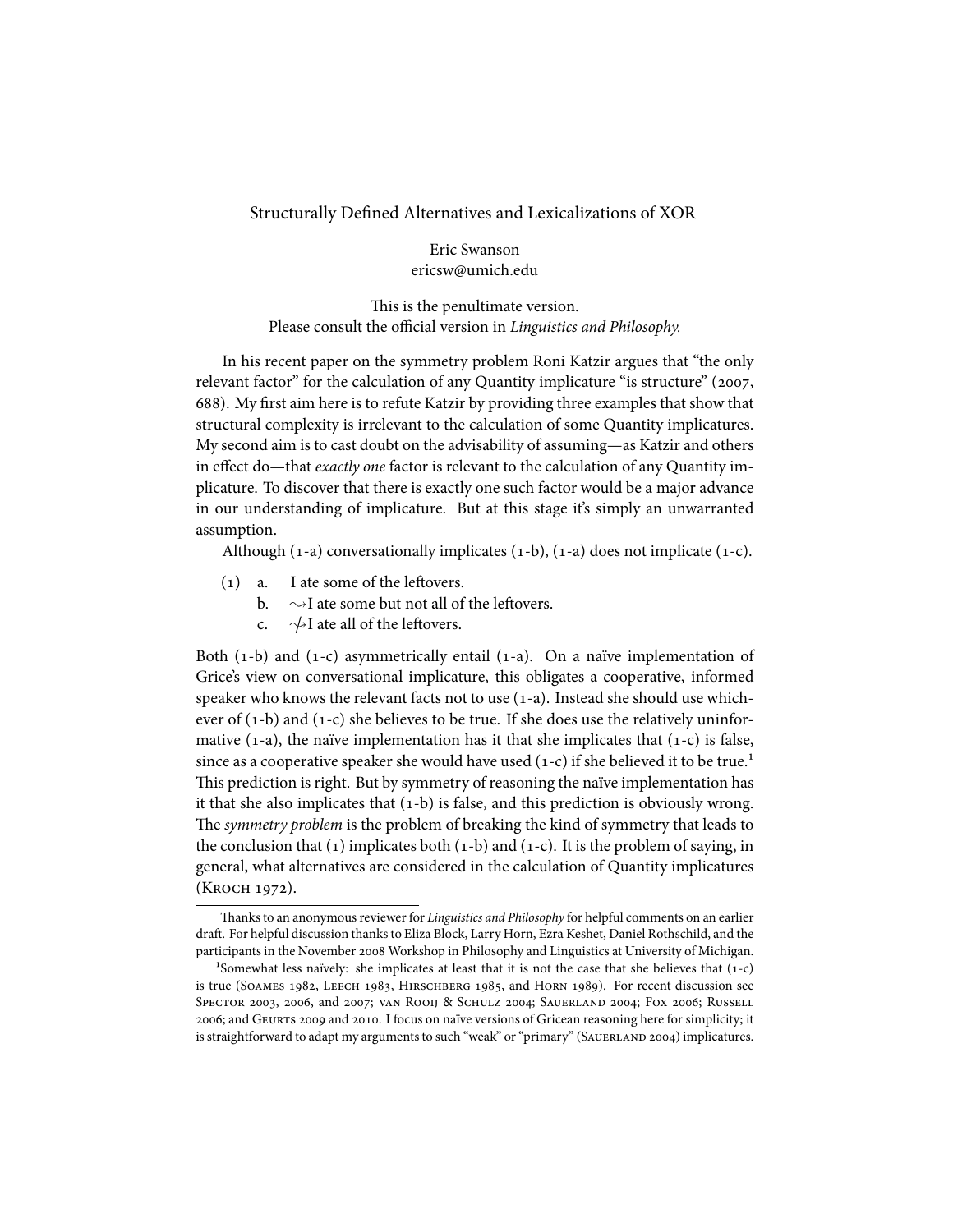As an instance of the symmetry problem (1) has some misleading features. 'Some but not all' is manifestly unlike 'some' and 'all': it is considerably more complex and considerably less likely to be used in most contexts than the lexicalized determiners 'some' and 'all.' But other quite analogous instances of the symmetry problem do not involve contrasts like these. Consider:

- $(2)$  a. The heater sometimes squeaks.
	- b.  $\sim$  The heater intermittently squeaks.<br>c.  $\sim$  The heater occasionally squeaks.
	- c.  $\rightarrow$  The heater occasionally squeaks.<br>d.  $\rightarrow$  The heater constantly squeaks.
	- $\rightsquigarrow$  The heater constantly squeaks.
- () a. Going to confession is permitted.
	- b.  $\sim$  Going to confession is optional.<br>c.  $\sim$  Going to confession is required.
	- $\sim$  Going to confession is required.
- $(4)$  a. The statue is possibly identical to the clay.
	- b.  $\rightarrow$  The statue is contingently identical to the clay.<br>c.  $\rightarrow$  The statue is necessarily identical to the clay.
		- $\rightarrow$  The statue is necessarily identical to the clay.

'Intermittently/occasionally,' 'optional,' and 'contingently' are short, simple alternatives to 'sometimes,' 'permitted,' and 'possibly.' We can easily imagine contexts in which they are just as salient as 'constantly,' 'required,' and 'necessarily.' In such contexts, a naïve implementation of the Gricean view might go as follows:

It is common belief that the addressee reasons as follows: The speaker asserted  $(2-a)$ . But there is a relevant stronger (more informative) assertion, that is salient, short, and simple, and that the speaker might have made: namely, "The heater intermittently squeaks"  $(2-b)$ . Since she didn't say this, and we can assume that she is opinionated about the facts and is being cooperative, she must believe this stronger alternative to be false. So  $(2-a)$  conversationally implicates  $(2-d)$ .

But this is a bad prediction. And it is just another instance of the symmetry problem, since by parallel reasoning  $(2-a)$  conversationally implicates  $(2-b)$ —as it in fact does.

Katzir's treatment (among others) also makes the wrong predictions about these cases, and any other cases that involve simple lexicalizations of exclusive disjunction. (Interestingly, SINGH & KATZIR 2009 denies that natural language attests XOR, but does not consider cases like those above.) For present purposes the crucial innovations of Katzir's theory are (i) an attractive definition of structural complexity that partially preorders parse trees and (ii) a conversational principle that uses that preorder to rule certain alternatives out of consideration: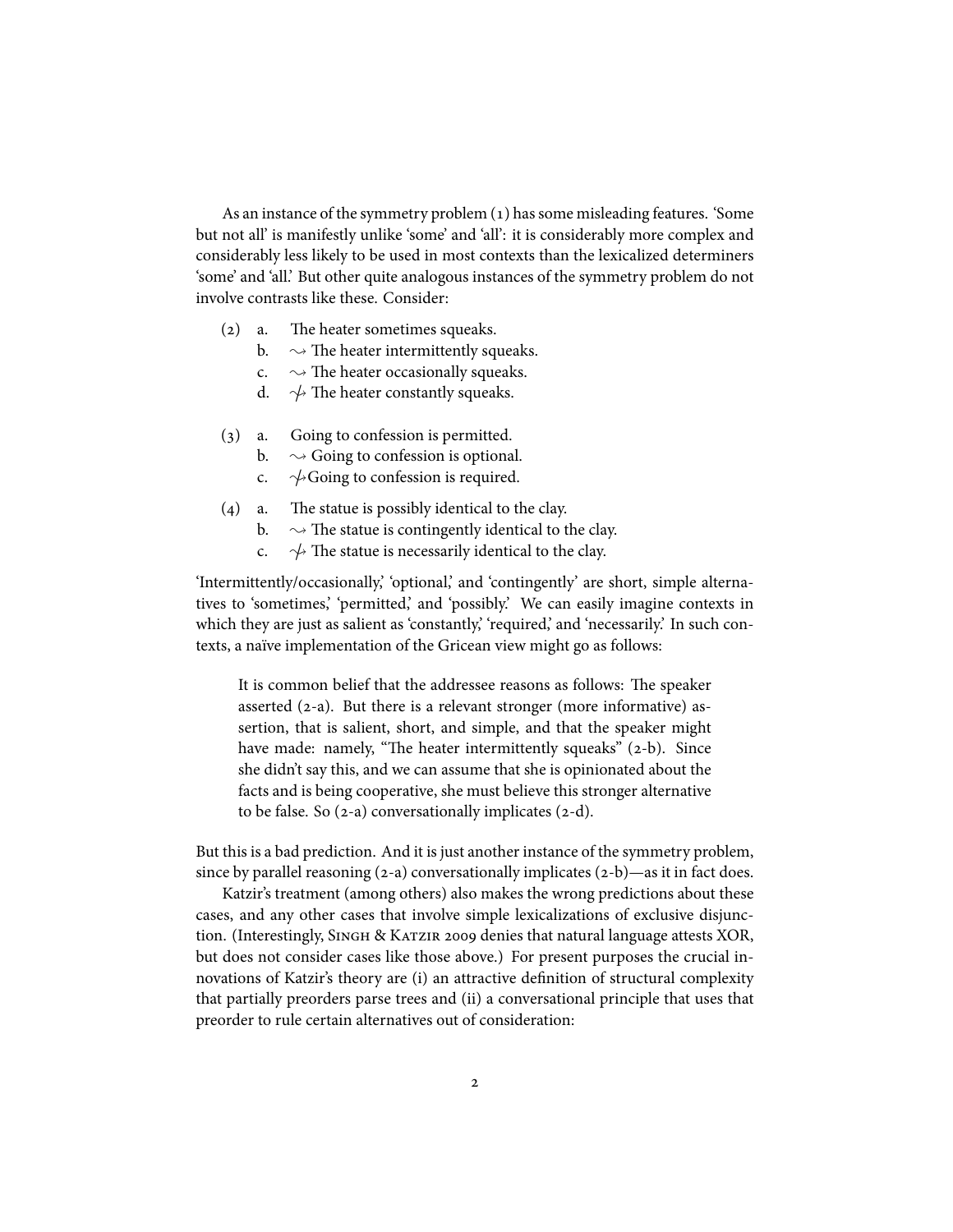- **Structural complexity:** Let  $\varphi$ ,  $\psi$  be parse trees. If we can transform  $\varphi$  into  $\psi$  by a finite series of deletions, contractions, and substitutions of constituents in  $\varphi$ with constituents of the same category ...we will write ' $\psi \lesssim \varphi$ '. (KATZIR 2007, 679)
- **Katzir's conversational principle:** Do not use  $\varphi$  if there is another sentence  $\psi$  such that  $\psi \leq \varphi$ ,  $\lbrack \lbrack \psi \rbrack \rbrack \subset \lbrack \varphi \rbrack$ , and  $\psi$  is weakly assertible (679). (A sentence is *weakly assertible* iff the speaker believes that it is true, relevant, and supported by the evidence  $(672)$ .)

(Katzir also develops a mechanism meant to handle Yo Matsumoto's putative counterexamples to brevity/complexity approaches (685-688), but that mechanism does not help with my counterexamples.) Katzir's definition and principle allow him to break the symmetry between (1-b) and (1-c). For clearly (1-c)  $\leq$  (1-a) but (1-b)  $\nleq$ (1-a). And because  $\lbrack 1-c \rbrack \rbrack \rbrack -c \rbrack \rbrack$   $\lbrack 1-a \rbrack \rbrack$ , the choice not to use (1-c) licenses the inference that it is not weakly assertible. Because  $(1-b) \nleq (1-a)$  the choice not to use  $(1-b)$ does not license the analogous inference.

Note, however, that *both* (2-b)  $\leq$  (2-a) and  $\llbracket$ (2-b) $\rrbracket$   $\subset$   $\llbracket$ (2-a) $\rrbracket$ , and (2-d)  $\leq$  (2-a) and  $[(2-d)] \subset [(2-a)]$ . On Katzir's account, then, we shouldn't use (2-a) if (2-b) is weakly assertible. (Similarly for  $(3)$  and  $(4)$ : we shouldn't use  $(3-a)$  if  $(3-b)$  is weakly assertible, and we shouldn't use  $(4-a)$  if  $(4-b)$  is weakly assertible.) Of course we use sentences like  $(2-a)$ ,  $(3-a)$ , and  $(4-a)$  freely and without censure, even if we *could* use  $(2-b)$ ,  $(2-c)$ ,  $(3-b)$ , and  $(4-b)$ . So Katzir's account is too restrictive. And it overgenerates, too. In the event that a speaker *does* use (2-a), Katzir's account predicts that the addressee will infer that  $(2-b)$  and  $(2-c)$  are not weakly assertible. This generates  $(2-d)$  as an implicature. So again we have the symmetry problem. Cases like these raise analogous problems for the theories of focus alternatives in Fox & KATZIR  $2009a$ ,  $107$ , and  $2009b$ ,  $11-12$ .

What conclusions should we draw from the data in  $(2)$ ,  $(3)$ , and  $(4)$ ? Obviously at least that

C: Brevity and structural complexity aren't enough to solve the symmetry problem for  $(2)$ ,  $(3)$ , and  $(4)$ .

Moreover, it seems likely that any successful explanation of  $(2)$ ,  $(3)$ , and  $(4)$  could be deployed to explain  $(1)$ . If this is right then we might be justified in drawing the further lesson that

C<sub>2</sub>: Brevity and structural complexity aren't enough to solve the symmetry problem for  $∃$  to  $¬∀$  implicatures.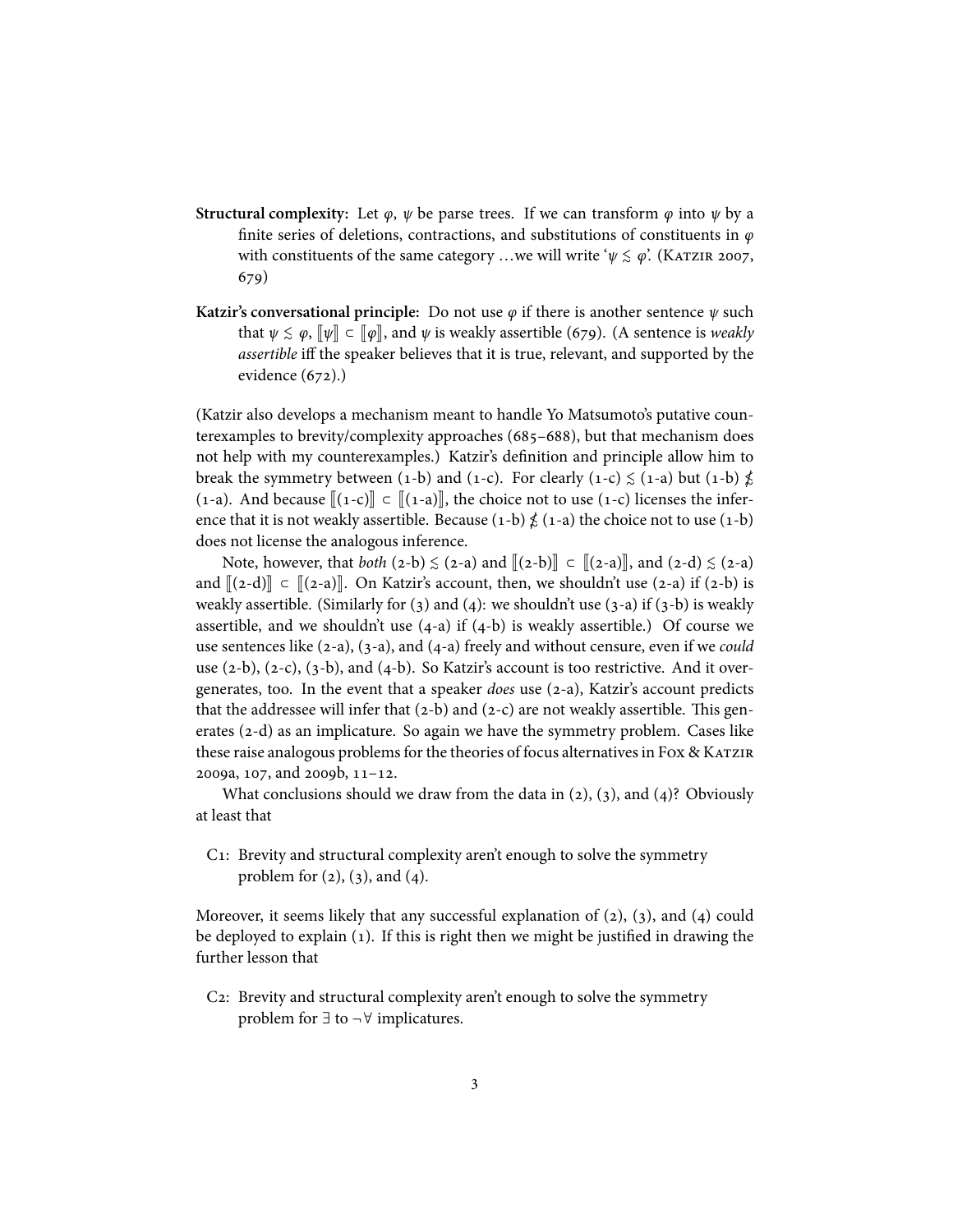Whether or not we have enough evidence for  $C_2$ , it follows straightaway from either  $C_1$  or  $C_2$  that

C: Brevity and structural complexity aren't enough to solve the symmetry problem *in general*.

This is an interesting and important conclusion, but obviously it is much weaker than

C4: Brevity and structural complexity have no role to play in solving the symmetry problem.

Approaches on which a wide range of factors may interact with "the principles of cooperation [that] constrain the speaker's choice" of expression (McCAWLEY 1978,  $(257)$  might well be committed to  $C_3$  *and* committed to the negation of  $C_4$ . Consider for example the theories developed in ATLAS & LEVINSON 1981, HORN 1984 and 1989, HIRSCHBERG 1985, and LEVINSON 2000. Horn in particular appeals to brevity, degree of lexicalization, markedness, prolixity, stereotypicality, and other factors in the derivation of Q-implicatures (1989, 197). As a reviewer notes, some combination of such factors might help explain the features of  $(2)$ ,  $(3)$ , and  $(4)$  that Katzir's pure structural complexity account cannot explain.

Notwithstanding the fact that  $C_4$  is not supported by the data we have considered, the kind of move exemplified by inferring  $C_4$  on the basis of (2), (3), and (4) is common in work on conversational implicature. Here is one example. Yo Matsumoto observes that  $(5-a)$  implicates  $(5-b)$  even though "It was a little bit more than warm yesterday" is longer than "It was warm yesterday"  $(44)$ .

 $(5)$  a. It was warm yesterday, and it is a little bit more than warm today. b.  $\sim$  It was not a little bit more than warm yesterday.

This is a problem for accounts that rely *exclusively* on brevity (or structural complexity) to solve the symmetry problem, as Katzir is well aware  $(685-688)$ . Let us suppose that Matsumoto is right that brevity plays no role in the correct explanation of  $(5)$ ; let us even suppose that "This example shows that the relative prolixity of *S* cannot by itself constrain the production of Quantity-1 implicature" (MATSUMOTO 1995, 44). It does not follow from this that

If a stronger item is regarded as carrying necessary information, that expression is expected to be used even if it is prolix. That is, one cannot reduce lengthiness at the cost of necessary information. …the Maxim of Brevity... is not really relevant [to the symmetry problem].  $(44)$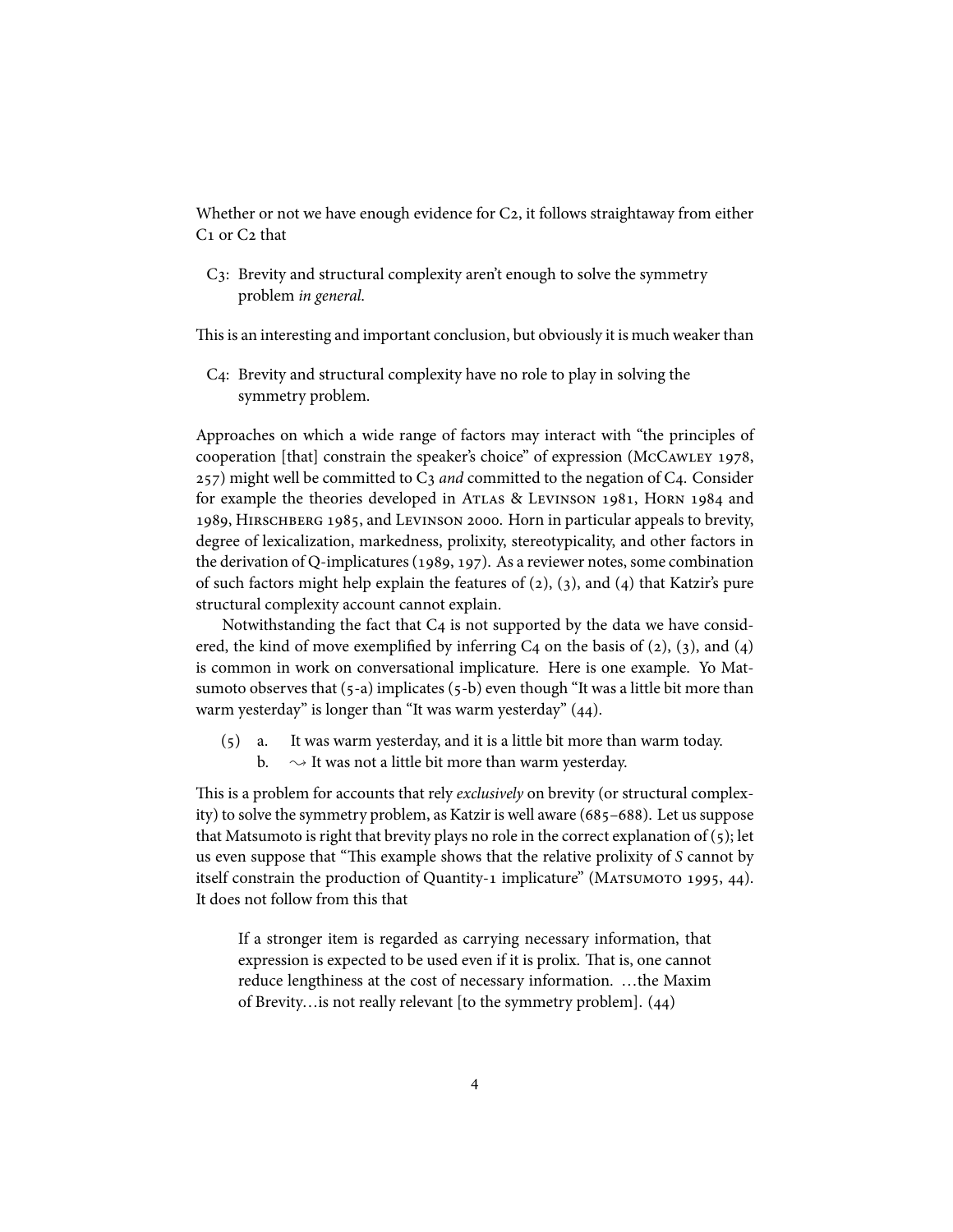Showing that brevity does not have as big a role to play as its partisans might hope does not show that it has no role to play. Similarly, although Katzir raises problems for Matsumoto's account, even if those problems are decisive, all they show is that Matsumoto's story is not complete. Katzir is wrong to take himself to have an argument "against the use of scales and monotonicity" (689); Fox and Katzir are wrong to say that "the question … is whether the alternatives are constrained by complexity or whether  $\ldots$  the appropriate constraint is semantic" (2009a, 102). There needn't be a unique "appropriate constraint" on alternatives.

The right methodology to use in working on conversational implicature is thus subtler than one might have thought. If a theorist is bold enough to assert that the symmetry problem can be solved through appeal to feature *F* alone, then showing that an instance of the symmetry problem cannot be solved through appeal to feature  $F$  is enough to refute that theorist. But the import of such counterexamples is easy to overestimate, for their existence is wholly compatible with feature *F* playing a significant role in other instances of the symmetry problem.

## **References**

- ATLAS, JAY & STEPHEN C. LEVINSON. 1981. "It-Clefts, Informativeness, and Logical Form." In *Radical Pragmatics*, PETER COLE, editor. Academic Press, New York.
- EGRÉ, PAUL & GIORGIO MAGRI, editors. 2009. Presuppositions and Implicatures: Pro*ceedings of the MIT-Paris Workshop*, vol. 60. MIT Working Papers in Linguistics, Cambridge.
- FOX, DANNY. 2006. "Free Choice and the Theory of Scalar Implicatures." Ms.
- FOX, DANNY & RONI KATZIR. 2009a. "A Note on the Characterization of Alternatives for Implicature and Focus." In EGRÉ & MAGRI (2009),  $101-110$ .
- —. b. "On the Characterization of Alternatives." Ms., Massachusetts Institute of Technology and Cornell University.
- G, B. . "Scalar Implicature and Local Pragmatics." *Mind and Language*, vol.  $24$  (1):  $51-79$ .
- —. . *Quantity Implicatures*. Cambridge University Press, Cambridge. Available at http://ncs.ruhosting.nl/bart.
- HIRSCHBERG, JULIA. 1985. A Theory of Scalar Implicature. Ph.D. thesis, University of Pennsylvania.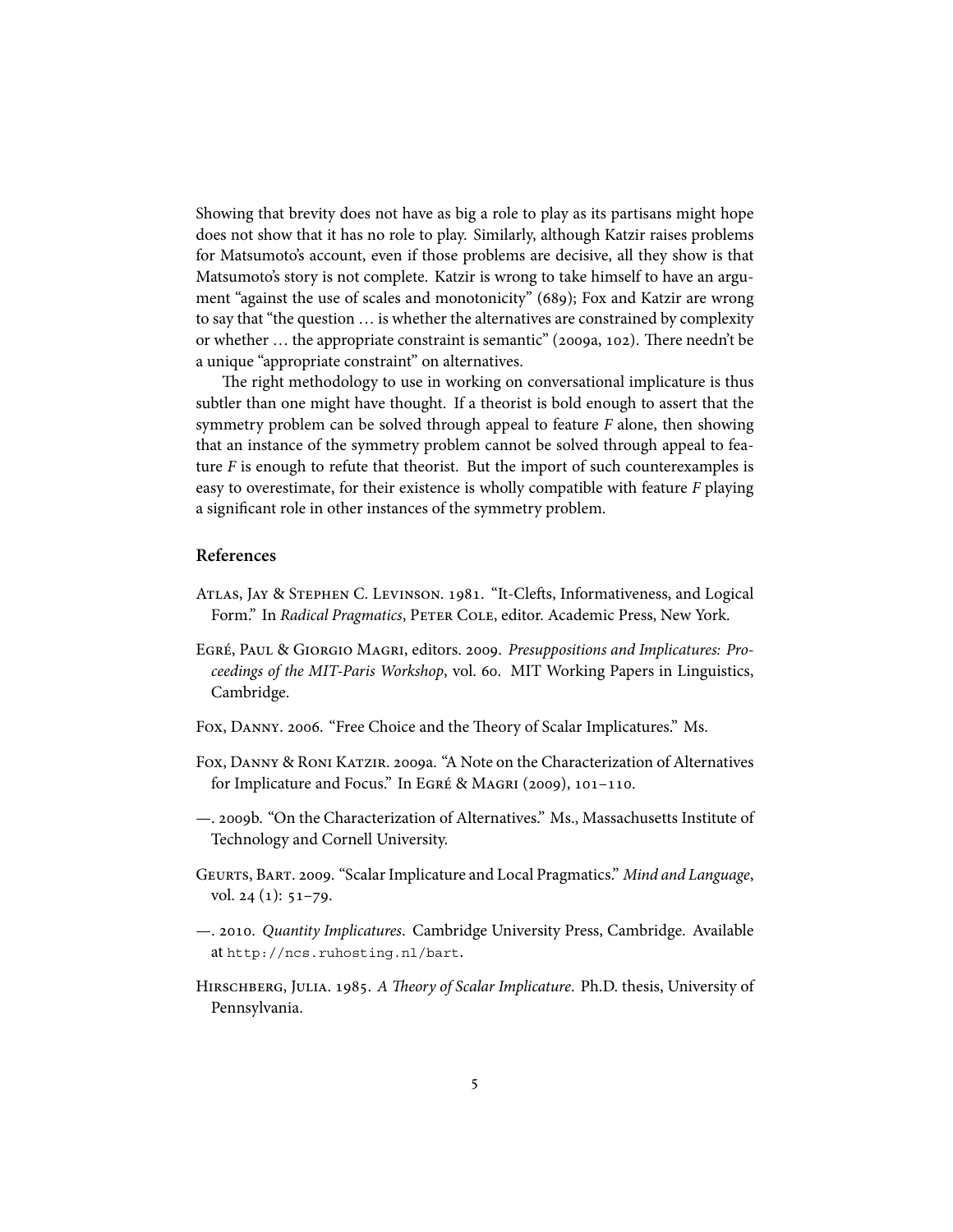- HORN, LAURENCE R. 1984. "Toward a New Taxonomy for Pragmatic Inference: Q-Based and R-Based Implicature." In *Meaning, Form, and Use in Context: Linguistic* Applications (GURT '84), DEBORAH SCHIFFRIN, editor, 11-42. Georgetown University Press.
- —. . *A Natural History of Negation*. University of Chicago Press, Chicago.
- KATZIR, RONI. 2007. "Structurally-Defined Alternatives." Linguistics and Philosophy, vol. 30: 669-690.
- KROCH, ANTHONY. 1972. "Lexical and Inferred Meanings for Some Time Adverbs." Quarterly Progress Reports of the Research Laboratory of Electronics, vol. 104:  $260 - 267.$
- LEECH, GEOFFREY N. 1983. Principles of Pragmatics. Longman, London.
- LEVINSON, STEPHEN C. 2000. Presumptive Meanings: The Theory of Generalized Con*versational Implicature*. MIT Press, Cambridge.
- MATSUMOTO, YO. 1995. "The Conversational Condition on Horn Scales." *Linguistics* and Philosophy, vol. 18: 21-60.
- McCAWLEY, JAMES D. 1978. "Conversational Implicature and the Lexicon." In *Syntax* and Semantics 9: Pragmatics, PETER COLE, editor, 245-258. Academic Press, New York.
- VAN ROOIJ, ROBERT & KATRIN SCHULZ. 2004. "Exhaustive Interpretation of Complex Sentences." *Journal of Logic, Language, and Information*, vol. 13: 491-519.
- RUSSELL, BENJAMIN. 2006. "Against Grammatical Computation of Scalar Implicatures." *Journal of Semantics*, vol. 23: 361-382.
- SAUERLAND, ULI. 2004. "Scalar Implicatures in Complex Sentences." *Linguistics and Philosophy*, vol. 27: 367-391.
- SINGH, RAJ & RONI KATZIR. 2009. "A Note on the Absence of XOR in Natural Language." In EGRÉ & MAGRI (2009), 123-134.
- SOAMES, SCOTT. 1982. "How Presuppositions Are Inherited: A Solution to the Projection Problem." *Linguistic Inquiry*, vol. 13 (3): 483-545.
- SPECTOR, BENJAMIN. 2003. "Scalar Implicatures: Exhaustivity and Gricean Reasoning." In *Proceedings of the Eighth ESSLLI Student Session*, BALDER TEN CATE, editor. Vienna.